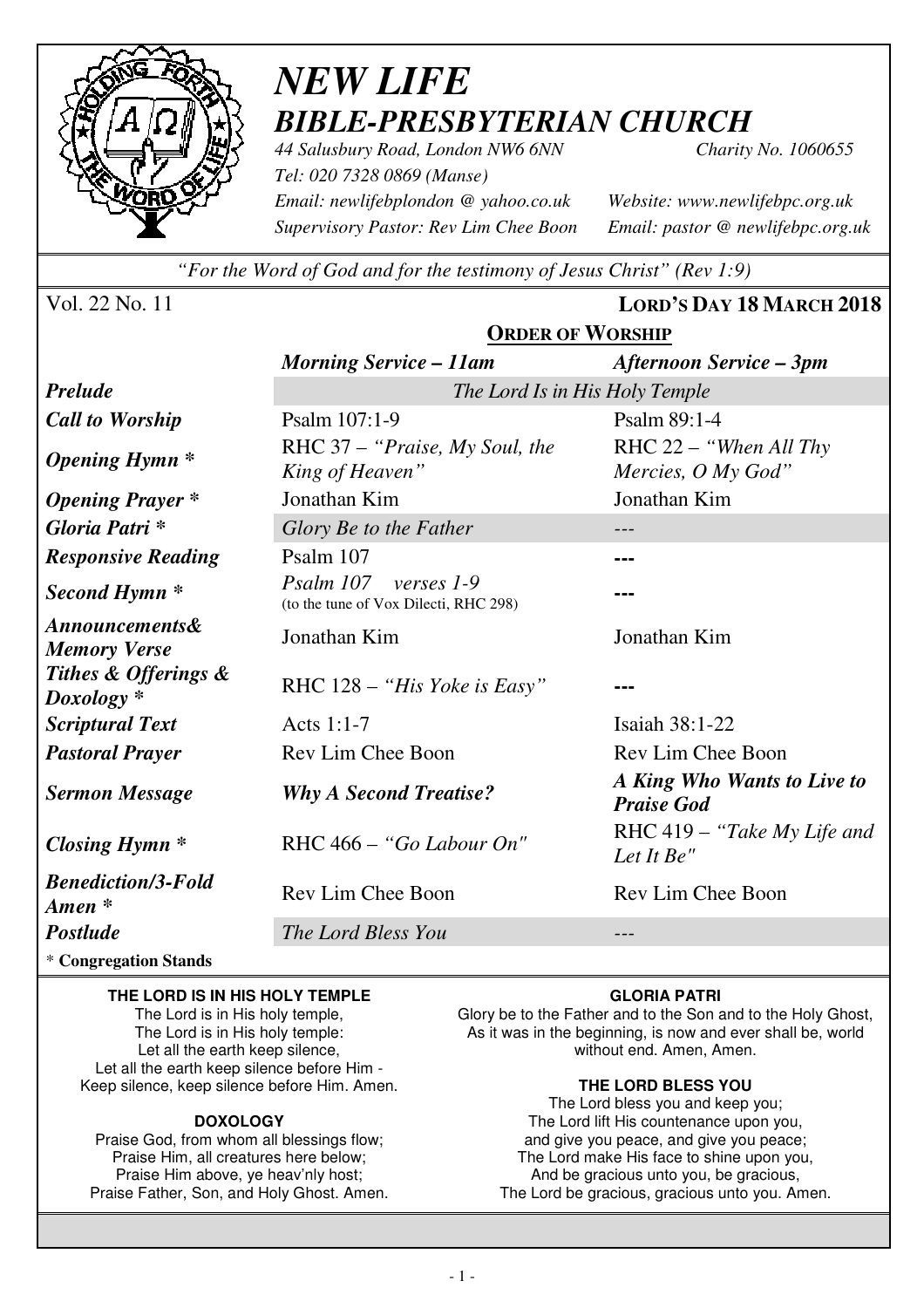# **WE NEED CORRECTION**

## **Adapted from Life BP Church Singapore Weekly, Sunday 11th March 2018**

Proverbs 13:18 – "Poverty and shame shall be to him that refuseth instruction: but he that regardeth reproof shall be honoured."

The subject of this proverb is correction. There are two words here that bring out this subject. The first word is 'instruction.' This is not merely about teaching. It is about correction by means of disciplinary action or chastisement. In fact, the Hebrew word which is translated here as 'instruction' is also translated as 'correction' eight times in the Old Testament.

The other word is 'reproof.' It refers to correction by means of rebuke. To reprove someone is to convince him that he has done wrong and he needs to change. These two words for correction are just like a couple – they always go together especially in the book of Proverbs (e.g. Proverbs 3:11-12; 5:12, 10:17; 15:10).

What is correction? To correct something is to make it good and right. It is different from punishment or penalty which is to mete out justice. Jesus bore the punishment we deserved on the cross, but He cannot bear our correction. This is something each of us has to bear for our own good.

We all need correction because we are sinners, full of flaws and imperfections. We are like blocks of rough marble fresh from the quarry, needing to be chiselled and chipped by a sculptor in order to become what we ought to be. Even the best and wisest of us still have rough edges that need to be filed away. And so we all need correction. What can we learn about correction from this proverb?

#### **It is Valuable**

It ought to be treasured and not despised or ignored because it is precious to the soul. Proverbs 10:17 proclaims that heeding correction gives life and keeps a person on the path of life. Proverbs 27:6 tells us that the wounds of a friend are faithful. They are good and helpful to us, rather than the kisses of an enemy who is out to destroy us. Only a true friend will care enough about you to correct you, and you should be thankful to him for doing this for you.

Therefore correction should always be welcomed. We should see it as an expression of love and not hatred. A father disciplines his child out of love. God disciplined His chosen people out of love. Correction assures us that we are true children of God, and not illegitimate sons and daughters. As Hebrews 12:6-7 says – "For whom the Lord loveth he chasteneth, and scourgeth every son whom he receiveth. If ye endure chastening, God dealeth with you as with sons; for what son is he whom the father chasteneth not?"

### **It is Not Easy to Receive**

This is the reason why this proverb is given. If correction is so easy to receive there would be no need to tell anyone, 'You need to receive correction.' There are at least two reasons why correction is not easy to receive. The first is that it takes humility to admit that we need to be corrected. We naturally resist this because of pride. We don't like anyone to tell us we have done wrong, and we will react by trying to justify our actions.

Secondly, it is not easy to receive correction because it can be unpleasant to endure. It is a difficult pill to swallow – like taking medicine which is bitter. One example is Israel's seventy-year captivity in Babylon. God designed this for their good – to rid His people of their sins of idolatry. It worked very well. After the captivity, the Jews committed other sins, but idolatry was no longer a problem for them. They were 'cured' of this sin. But while the correction they received was very effective, it was also very painful for them – having to live in a foreign land where they were treated as captives, and being deprived of the freedom they enjoyed in the Promised Land. Those seventy years were difficult years for the Jews.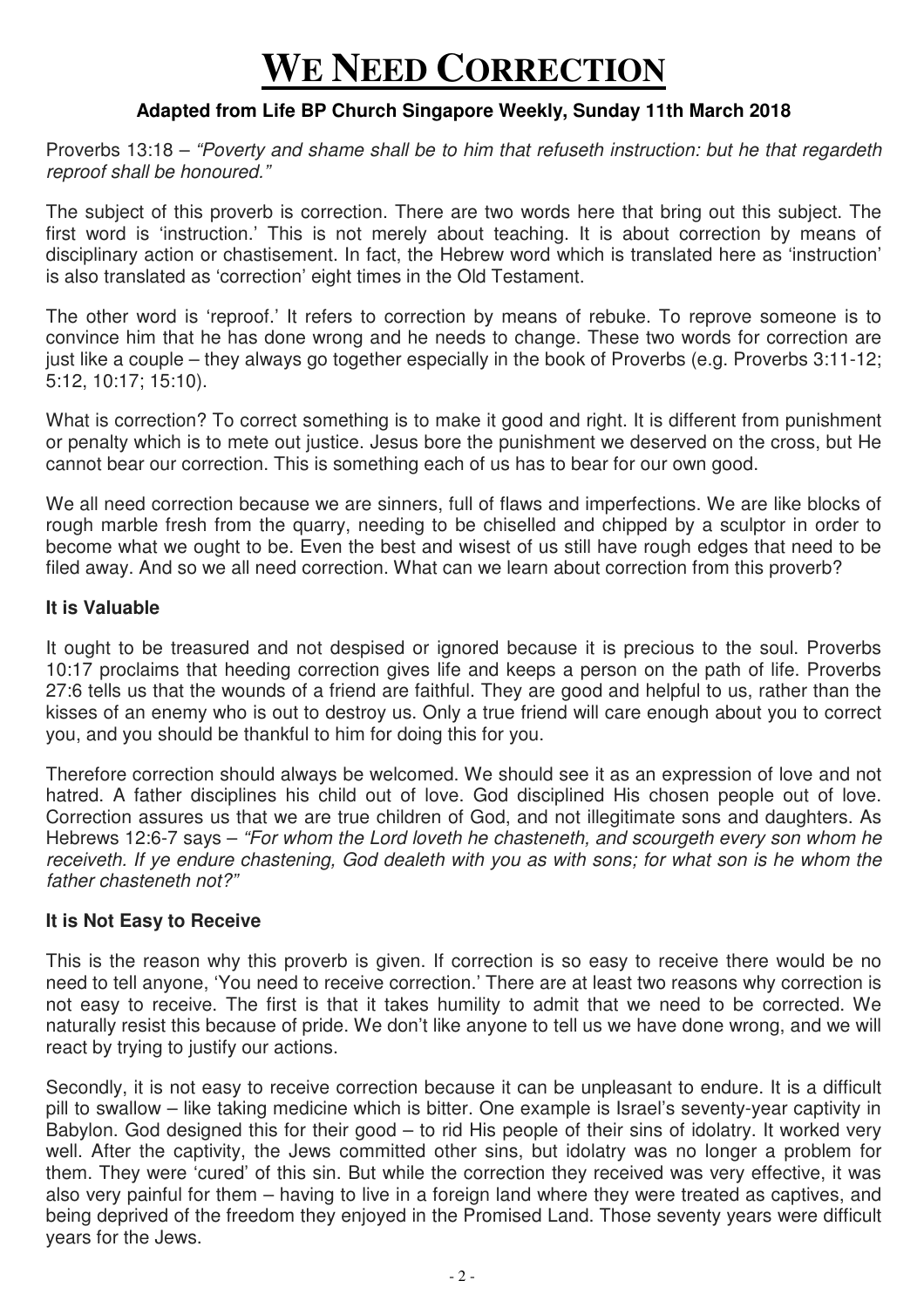In John 15, where Jesus used the analogy of the vine and the branches to show our relationship with him, he likens us to branches that need pruning in order to be fruitful. Verse 2 of that passage says, "every branch that beareth fruit, he purgeth it, that it may bring forth more fruit." But going through this pruning work of God may be very unpleasant for us. No branch ever likes to be pruned and reduced down to size. It's painful to feel the blades of the pruning shears. Thus, we see that correction is painful and unpleasant. And because of that we feel greatly tempted to refuse it, and to do everything we can to avoid it.

## **Refusing It Brings Ruin**

The first part of the proverb says that, "Poverty and shame shall be to him that refuseth instruction." Firstly, we see that refusing correction brings a person to poverty. This means to be in dire need. The picture presented to us in the word 'poverty' is that of a pitiful beggar who has nothing to eat and no place to live in. Let this picture be imprinted in our minds and recalled every time we feel like refusing correction.

Refusing correction also brings shame  $-$  to become a disgrace. As Matthew Henry says, "He will become a beggar and live and die in disgrace; every one will despise him as foolish, and stubborn, and ungovernable. "It is no wonder then that Proverbs 12:1 says that those who hate reproof are brutish (dull-minded), like an animal. Proverbs 15:32 even says us that anyone who refuses correction hates his own soul and Proverbs 15:10 says that he will die! Instead of refusing correction we should receive correction.

### **Receiving It Brings Reward**

It is the way to become better and wiser. Many people think it is shameful to be corrected and very dishonouring to be rebuked, especially if it is in public. They don't like to 'lose face.' To them, honour comes only when they are highly commended. Actually the opposite is true – To be corrected actually adds more honour than being commended. This truth is stated in the latter part of our proverb – "he that regardeth reproof shall be honoured."

The Hebrew word which is translated as 'honoured' in our proverb literally means 'to be full of weight' in contrast to the word 'shame' mentioned in the first part of the proverb, which literally means 'to have no weight.' This is one instance where it is more desirable to gain weight than to lose weight!

To receive correction well is to turn something unpleasant into something useful. Some have said that when life gives you lemons, make lemonade. In a similar way, whenever someone throws a brick at you, don't throw it back at him. Use it wisely to build up your life. If you keep doing that, then one day you will have a strong building made from those bricks.

Let us learn to receive correction graciously, whether it comes from God or from men who are used by God. Each time you are chastised or rebuked, believe in your heart that it will somehow be good and helpful to you. Make sure that you learn the lesson well and improve, so that you need not be corrected again and again.

The best resource that God has given us for correction is the Bible  $-$  2 Timothy 3:16-17  $-$  "All scripture is given by inspiration of God, and is profitable for doctrine, for reproof, for correction, for instruction in righteousness: That the man of God may be perfect, throughly furnished unto all good works."

Let us avail ourselves of the correction that the Scriptures are designed to work in us, so that we may become perfect, thoroughly equipped to be what God wants us to be.

- Rev Charles Seet